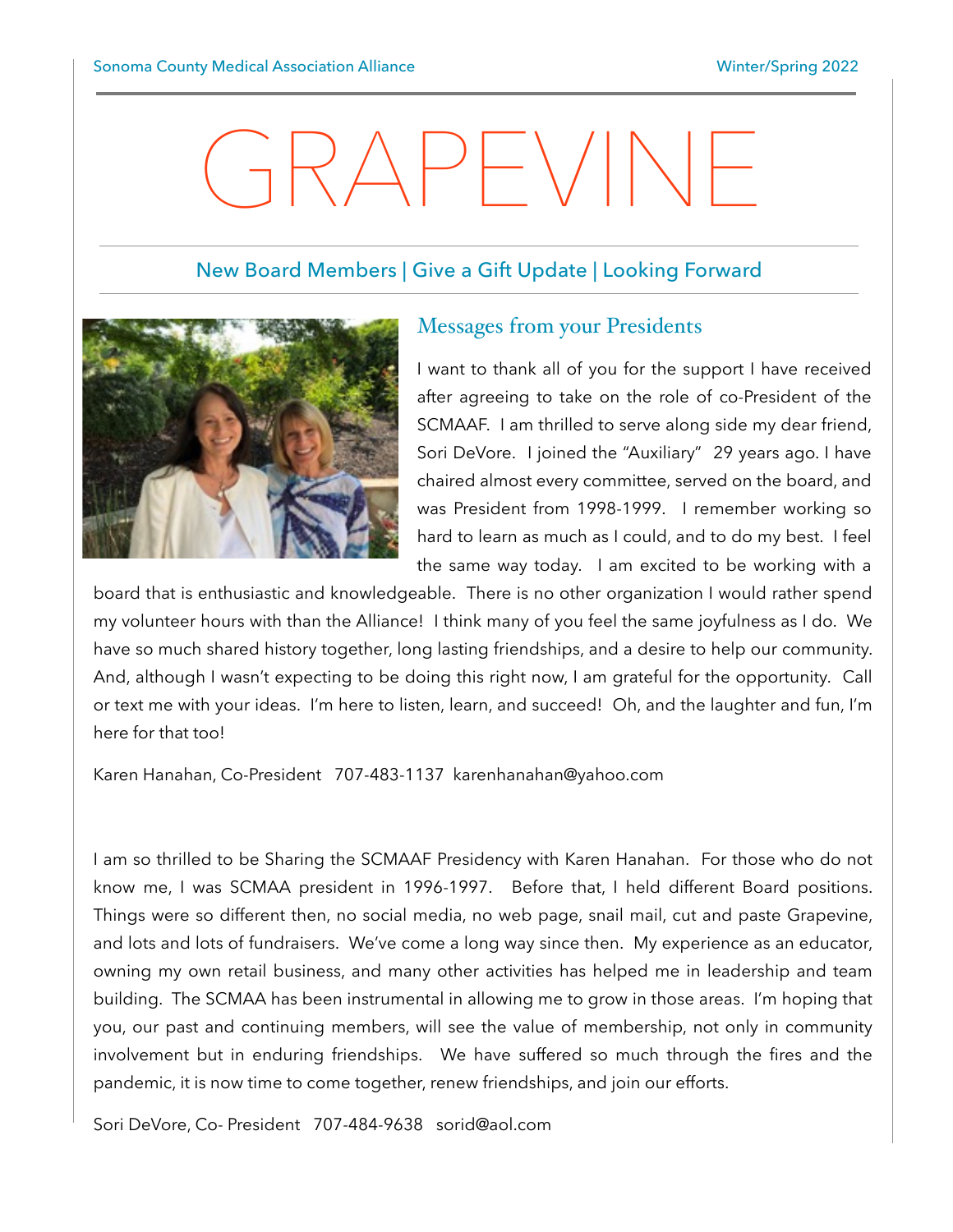#### Sonoma County Medical Association Alliance **Winter/Spring 2022**

#### In Memoriam

It is with great sadness that the Alliance lost four long-time members.

*Barbara Ferring*t*n*

*Mary Lou Su*l*ivan*

*Charlene Powers*

*Donna Wa*l*rich*



# Coming in 2022

- The **Give-a Gift** Committee will continue their work by distributing computers to transitioning foster youth attending college.
- $\bullet$  The **Health Careers Scholarship** Committee will launch their Spring Fundraiser. For over 50 years, our program has aided local students with the cost of their healthcare related education.
- A n **O u t d o o r M e m b e r Luncheon** will take place in late spring. We have begun planning a lovely and heartwarming event that you won't want to miss! **Save Thursday, May 19, 2022**

# 68th Annual Give-a-Gift Update

Co Chairs, **Liz Bauer** and **Liz Restel** did a fantastic job of leading their committee. This year we raised over \$36,800 from our members and donors. We purchased gifts for 167 children, and an additional 35 children received bikes and helmets. On "Wrap Day", December 3, 2021, volunteers, merrily wrapped over 500 gifts. None of this could be possible without the dedication and hard work of the committee, and the generous support from all of you!

Thank you to the Give-a-Gift committee, **Liz Bauer, Liz Restel, Kathryn Koh, Laura Robertson, Carol Lynn Wood, Sally Ebrahim, Emily Pope,** and **Karissa Sugar.** 

In addition, thank you to the "Wrap Day" volunteers, the **entire Give-a-Gift committee**, and **Patty Lyn Tweten, Nicole Tapiz, Lyndsey Kinane, Cecile Keefe, Lisa Sugarman, Laurie Pousman, Pat Anderson, Maryam Shafaee, Karen Hanahan, Marie Mintalucci**, and **Sam Doemeny**.

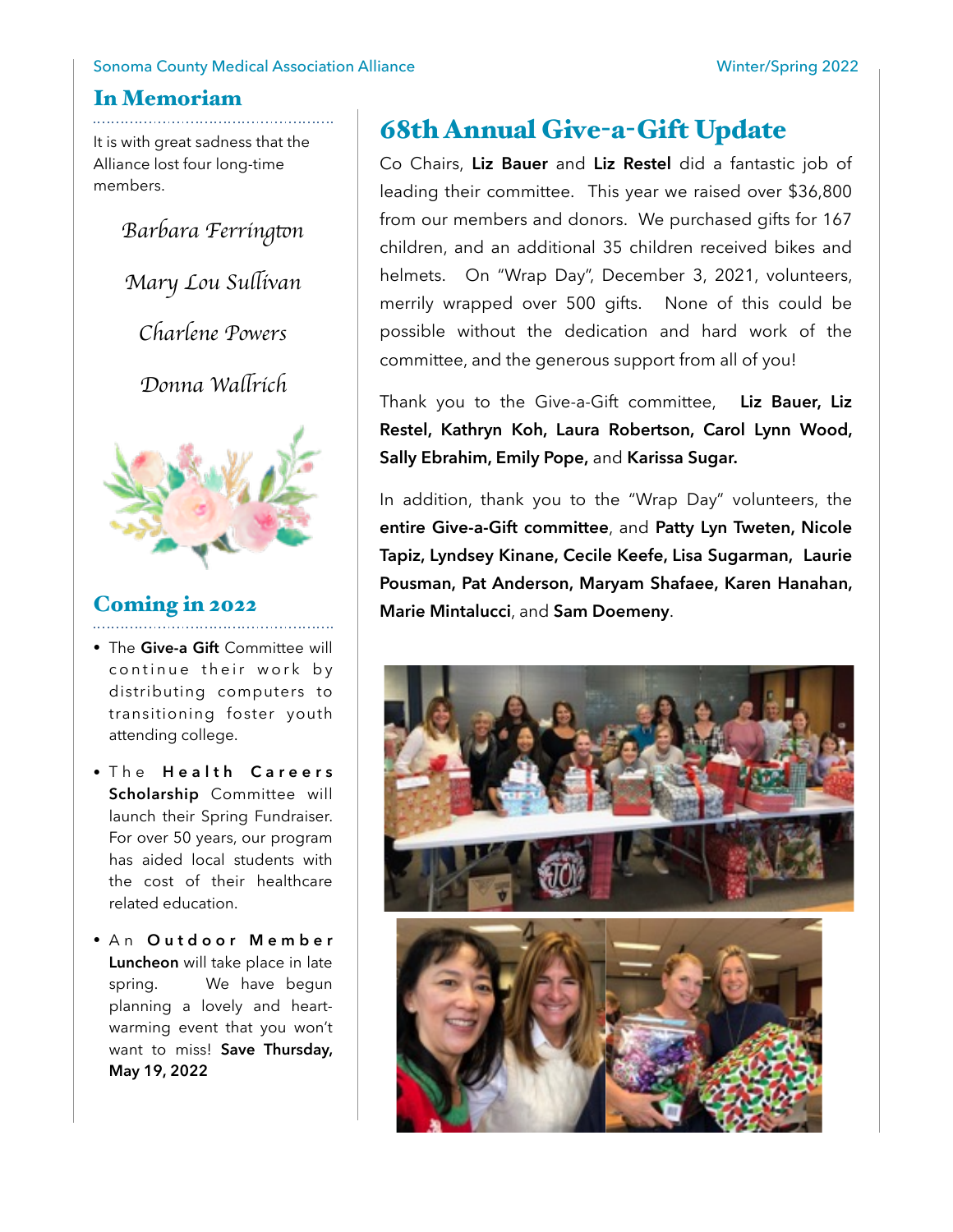#### Sonoma County Medical Association Alliance **Winter/Spring 2022**



Give-a-Gift Chairs, Liz Bauer and Liz Restel.

# Membership

Thank you to everyone who renewed their memberships for the 2021-22 Alliance year. It has been such a pleasure reconnecting with many of you over the past few months! Your dues help provide the infrastructure required to keep Alliance programs like Give-a-Gift and Health Careers Scholarships running strong. These programs create lasting impact in the lives of individuals in our community. Thank you!

Fingers crossed, we will see each other in person soon. Until then, you have any questions about the status of your membership or have questions about the Alliance, please do not hesitate to email me at [lcsugarman@gmail.com](mailto:lcsugarman@gmail.com)

#### Warm Regards, Lisa Sugarman



#### New Directors Join Alliance Board

The Sonoma County Medical Association Alliance Foundation welcomed several new board members in September to serve during the 2021-2022 year. We are happy to announce **Karen Hanahan** and **Sori DeVore** as co-Presidents, **Gail Dubinsky** as Secretary, **Janet Polson** as Treasurer, **Lisa Sugarman** as Vice President of Membership, **Joni Schmidt** as Vice President of Governance, and **John Gnam**, Immediate Past President. Continuing to serve for another term are **Margaret Peterson** as Vice President of Information Technology **Liz Bauer**  and **Liz Restel**, Co-Chairs of the Give a Gift Program, **Virginia Merwin,** Chair, Health Career Scholarship Committee, and **Pat Anderson**, Member at Large. We continue to hold our meetings using Zoom, however we are moving forward and setting goals. Specifically we would like to accomplish the following :

 \* Develop a 3-5 year strategic plan for fundraising to cover our administrative costs and to support our two oldest programs, Give a Gift and the Health Careers Scholarship Committee.

 \* Develop a long range plan to sustain our membership, support members that are willing to take on leadership roles, and give volunteer opportunities to our members.

Please reach out to any of the board members with your ideas and comments. We want to hear from you!

Board Members, Karen Hanahan and Lisa Sugarman at "Wrap Day"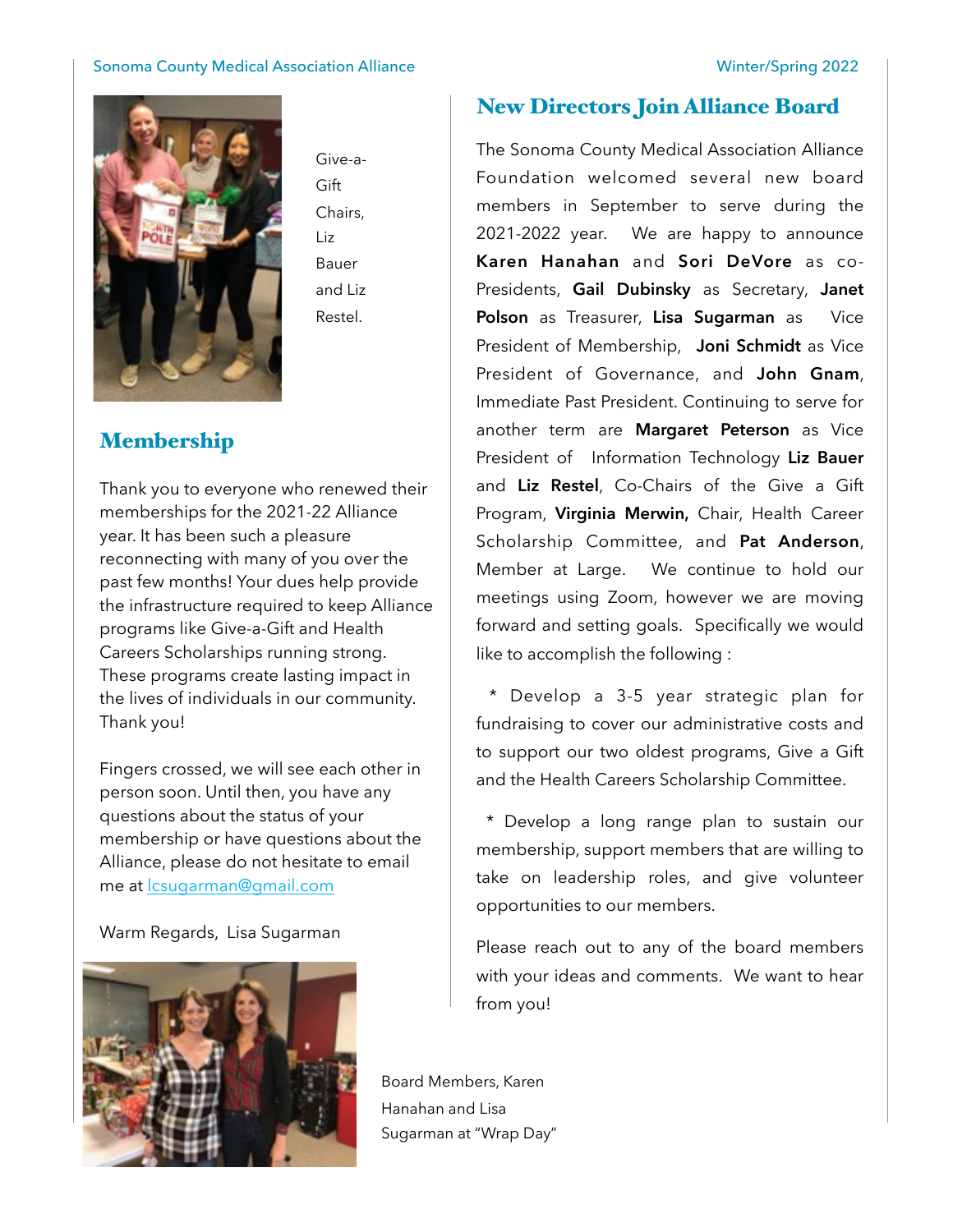# In Appreciation

The following members need to be acknowledge for the dedication and determination that they showed in past four years. During these unprecedented times, through fires, and the pandemic, they worked diligently to save our organization.

Some of these individuals lost their homes in the fires, which makes their contribution to the Alliance even more remarkable!

Thank you to everyone for your support, especially the following members:

Patty Lynn Tweten, Janet Lakshmanan, Sally Ebrahim, Margaret Peterson, Aaron Groves, Lisa Sugarman, Virginia Merwin, Meta Lightfoot, John Gnam, Laura Robertson, Joni Jacobs, Pat Anderson, Liz Restel, Liz Bauer, and the Give a Gift Committee



# Executive Board

Karen Hanahan and Sori DeVore, co-Presidents

Gail Dubinsky, Secretary

Janet Polson, Treasurer

Lisa Sugarman, Vice President - Membership

Margaret Peterson, Vice President - Information Technology

Joni Schmidt, Vice President - Governance

John Gnam, Immediate Past President

Pat Anderson, Member -at -Large

#### Programs

Virginia Merwin, Chair Health Careers Scholarship Committee

Liz Bauer and Liz Restel, Co-Chairs Give a Gift **Committee** 

### The Children's Museum

We recently received a message from Collette Michaud, founder and CEO of the Children's Museum of Sonoma County regarding the donation the *SCMAAF* made to start the *Head to Toe* exhibit. She wrote, "Did you know that the Head to Toe Health Clinic turned out to be one of our most popular exhibits. So popular in fact, that we just updated and expanded it within the museum. Thank you and the SCMA for providing the generous funds to initially make it happen! Your gift was very much appreciated by thousands of children and their loved ones." For more information go to : *www.cmosc.org*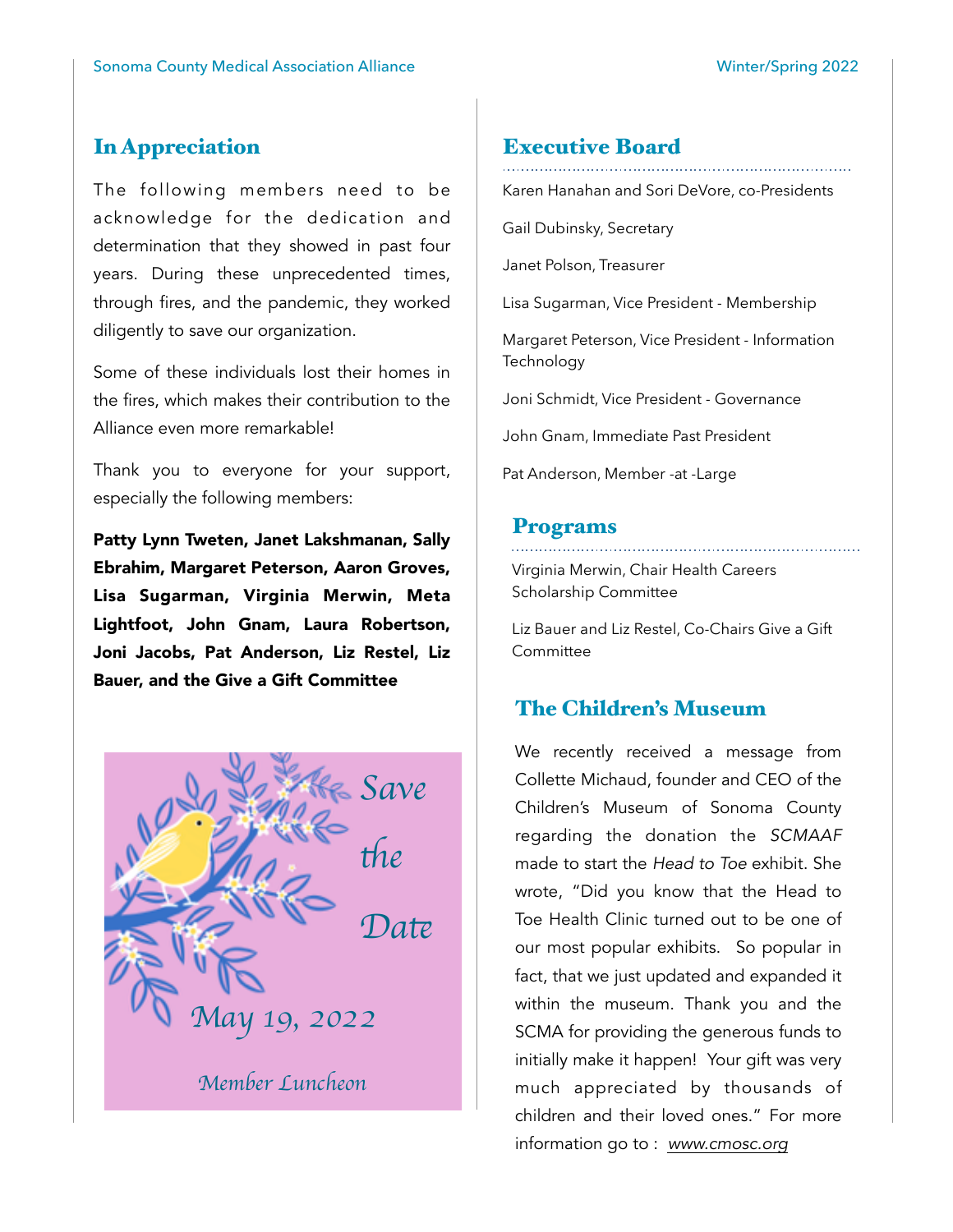#### Sonoma County Medical Association Alliance **Winter/Spring 2022**



# Health Careers Scholarship Update

I**n 2022 the SCMA and SCMAAF Health Careers Scholarships will celebrate fifty-seven years of giving scholarships to students in health related fields. This is a joint committee between the SCMA and the SCMAAF. For the academic year 2021-2022 we were pleased to be able to award \$40,500 to fourteen students. This is a renewable scholarship. Senior medical student Ryan Powers has received a scholarship from us for his entire undergraduate and graduate education.** 

### Medical School

\$ 4,000 Shinn Mae Chan 3rd year Yale Medical School \$ 3,500 Jana Guenther, 3rd year Keck School of Medicine USC \$3,000 Karly Lujan 2<sup>nd</sup> Year West Michigan University Homer Stryker Med School \$4,500 Ryan Powers 4th year Geisel School of Medicine Dartmouth University \$ 4,000 Joseph Wertz 3rd Year David Geffen School of Medicine U.C.L.A.

### Graduate School

\$3,000 Elizabeth Camacho 2<sup>nd</sup> Year USF RN/MRN Program \$3,000 Edgar "Alex" Garcia, R.N. 2<sup>nd</sup> Year USF MRN/Nurse Practitioner

### **Undergraduates**

| \$2,500 Xiomara Espinosa                                       |  | 4 <sup>th</sup> Year Sonoma State, 1 <sup>st</sup> Year RN program |  |
|----------------------------------------------------------------|--|--------------------------------------------------------------------|--|
| \$2,500 Nathalie Nava                                          |  | 3 <sup>rd</sup> year San Diego University, Pre Med                 |  |
| \$2,000 Yulissa Oceguerra                                      |  | 3 <sup>rd</sup> Year UC Berkeley Molecular Environmental Biology   |  |
| and Conservation and Resource studies Major leading to an M.D. |  |                                                                    |  |

\$ 1,500 Elisa Chavez-Figueroa 2<sup>nd</sup> Year Sonoma State Nursing \$ 2,000 Emma Riley 2<sup>nd</sup> Year Texas Christian U In Direct Admit RN program \$1,500 Alondra Sanchez-Guadalupe 2<sup>nd</sup> Year Sonoma State Medical Assistant Program \$ 2,500 Lindsey Tah Espens 4th year U.C. Santa Barbara, Microbiology Major-PreMed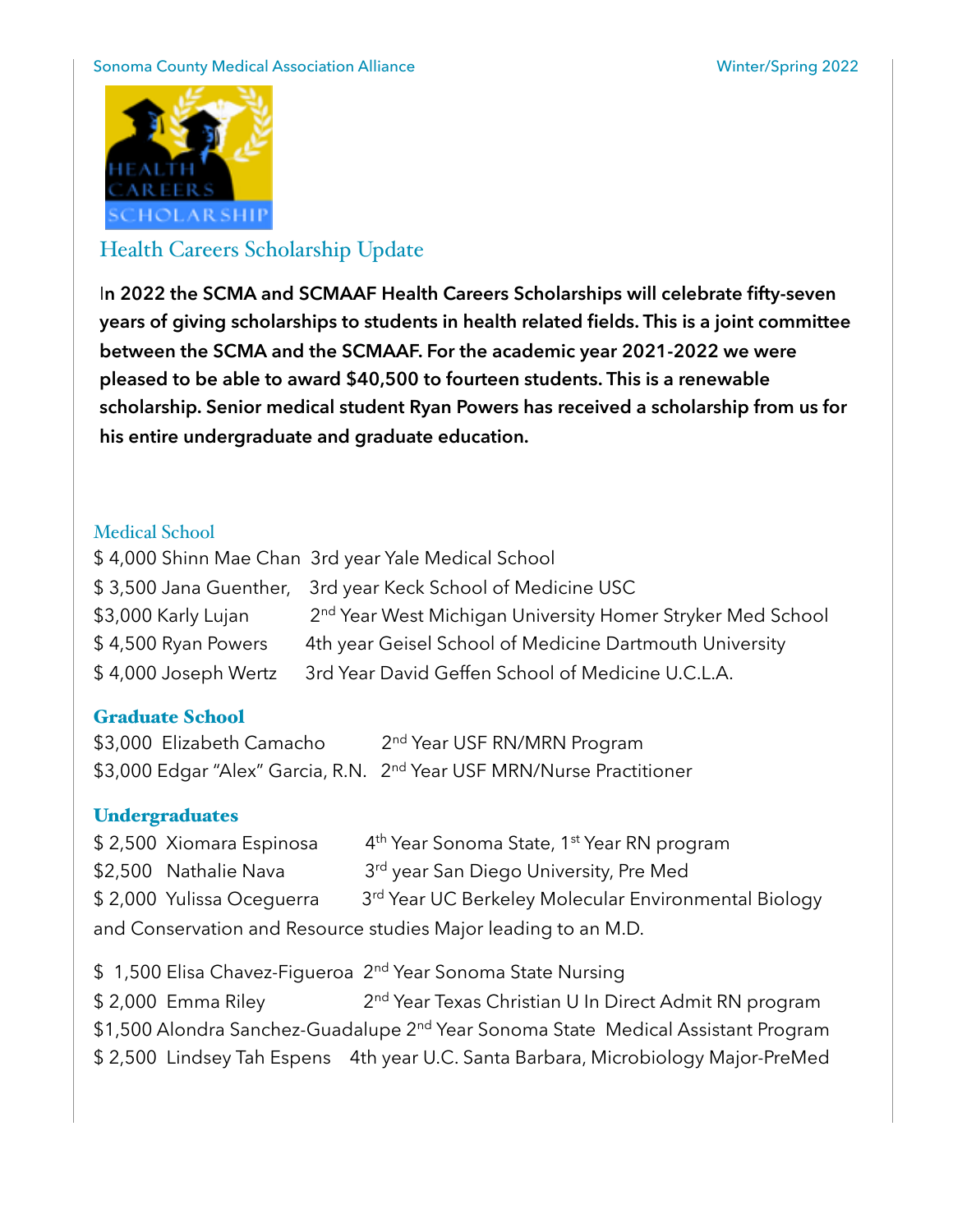#### Health Careers Scholarship Update

# Total Awards \$40,500.00

Thank you letters and email from the students are confirmation that our program is working well. It is a tribute to all of our donors who make this program so successful.

*Ryan Powers* – "Thank you so much for all you have given me on this journey. I look forward to offering aspiring physicians the kind of support and generosity that you have offered me."

*Lindsey Tah-Espens* – "Although I have had many bumps, it is gratifying to now that there are people like you willing to support me. This Committee has seen my growth from a first year to a fourth year culminating in a degree in microbiology"

*Yulissa Oceguera Barragan* – "As a low income student, finances have been a big issue. Scholarships have been what has allowed me to ensure that I can stay in school. Without this, I am not sure what I would do. Thank you so very much."

Two years ago it was decided to move the annual fundraising drive to the month of March ending on **Doctor's Day March 30<sup>th</sup>**. The online format has worked well and will be continued this year. **Tax deductible donations** can be made online to **SCMAAF.org / Scholarships** or checks - made out to **SCMAA Foundation**, please note that your donation is for Health Careers Scholarship. Mail to SCMAAF P.O.Box 1388, Santa Rosa, CA 95402.

Recognition of donors for **2022-2023** will be in the Press Democrat following the March 30<sup>th</sup> deadline. There are four levels of donors:

**Scholars Circle** \$2500+, **Silver Scholar** \$1000-\$2499, **Bronze Scholar** \$500-\$999, and **Donor Scholar** up to \$499.

My thanks to **Patty Lyn Tweten** and **Lisa Sugarman** who capably and efficiently managed the fundraising for the past two years. Now that Lisa is our Membership Chair, I am hopeful that one or two members will be able to help Patty Lyn by soliciting donations from Sutter and Providence/St Joseph. There will be packet information to use for this presentation. Please contact Patty Lyn if you would like to help. [patty@tweten.com](mailto:patty@tweten.com)

**Gina Merwin,** Health Careers Scholarship Chair

SCMAA Foundation is a (501)c3 non-profit organization Tax ID # 02-0542304